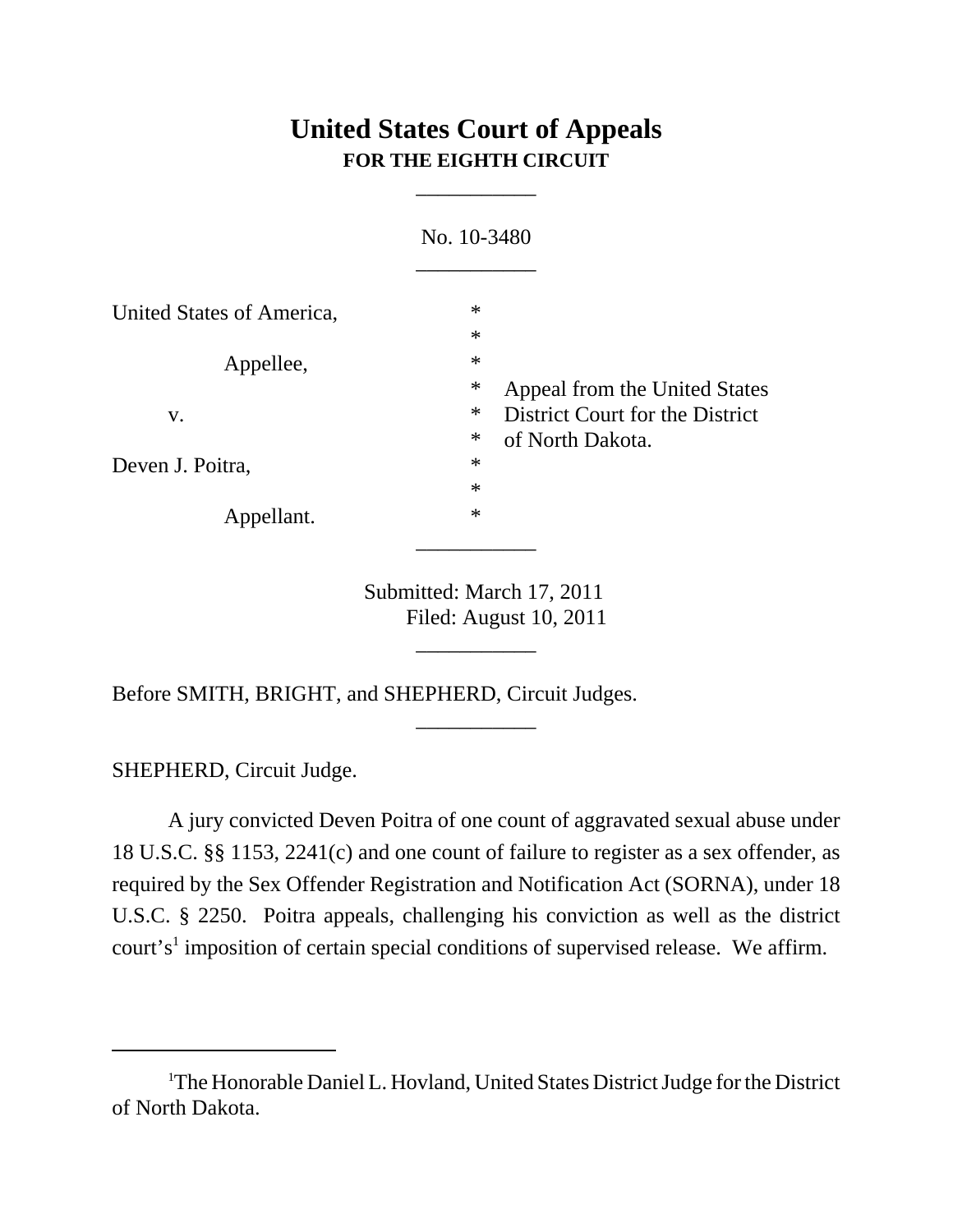We recite the facts in the light most favorable to the verdict. In 2009, Poitra began living in Leroy Nadeau's home located near Dunseith, North Dakota. Among those also living in the home was J.M., Nadeau's ten-year-old daughter. On December 20, 2009, Poitra grabbed J.M., forcibly took her to the laundry room of the Dunseith home, and inserted his finger into her vagina.

Poitra was initially indicted on a single count of aggravated sexual abuse of a child on January 13, 2010. The Government later filed a superceding indictment, adding a count for failure to register in violation of SORNA.<sup>2</sup> The basis for the second count was Poitra's failure to update his residence, as required by SORNA, when he began living in the Dunseith home.

Following a two-day trial, a jury convicted Poitra on both counts. Poitra was then sentenced to 360 months imprisonment—the statutory mandatory minimum—for the aggravated sexual abuse conviction and 120 months imprisonment for the SORNA violation conviction to be served concurrently. The district court also ordered concurrent ten-year terms of supervised release for each count. Poitra argues on appeal that the district court committed two errors in its final jury instructions and two errors in imposing the special conditions of supervised release.

### II.

We typically review a challenge to jury instructions for an abuse of discretion. United States v. White Calf, 634 F.3d 453, 456 (8th Cir. 2011). Where a party fails to timely object to an instruction at trial, however, we review only for plain error.

<sup>2</sup> Poitra was required to comply with SORNA's registration requirements because of a 2007 North Dakota juvenile conviction for gross sexual imposition.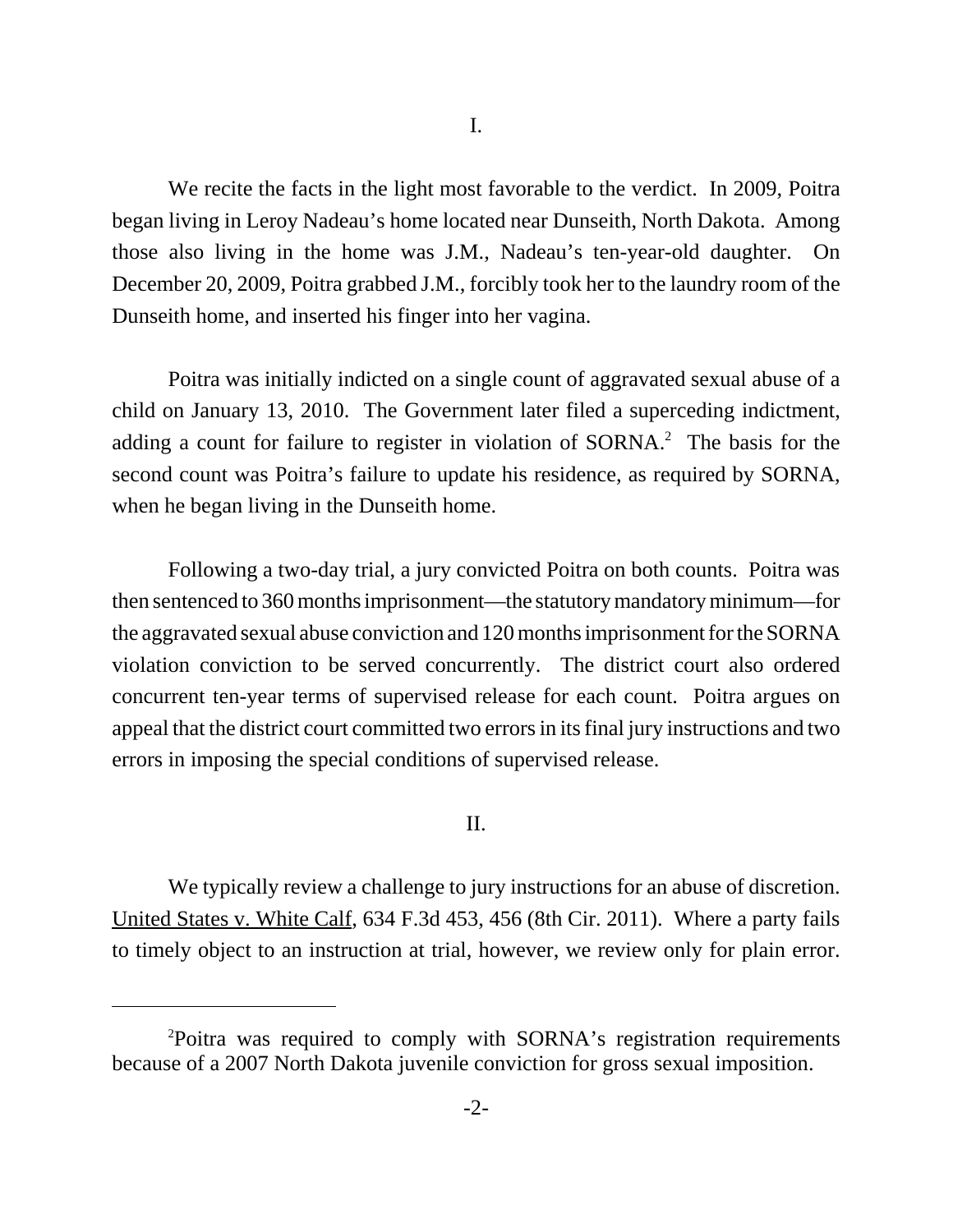United States v. Alcorn, 638 F.3d 819, 822 (8th Cir. 2011). To obtain relief under a plain-error standard of review, the party seeking relief must show that there was an error, the error is clear or obvious under current law, the error affected the party's substantial rights, and the error seriously affects the fairness, integrity, or public reputation of judicial proceedings. United States v. Curry, 627 F.3d 312, 314-15 (8th Cir. 2010) (per curiam).

#### A.

Poitra first argues that the district court erred by not including a definition for the term "reside" in the jury instructions even though that term is statutorily defined in SORNA. Poitra failed to object to this alleged error at trial, and we therefore review only for plain error.

"The district court has wide discretion in formulating appropriate jury instructions." United States v. Cruz-Zuniga, 571 F.3d 721, 725 (8th Cir. 2009) (quotation omitted). Accordingly, we will affirm the use of particular jury instructions "if they fairly and adequately submitted the issues to the jury." United States v. Farish, 535 F.3d 815, 821 (8th Cir. 2008) (quoting United States v. Hayes, 518 F.3d 989, 994 (8th Cir. 2008)). Further, it is typically not necessary to define a particular term in the jury instructions if the meaning being attributed to that term is a matter of common knowledge. See United States v. Brown, 33 F.3d 1014, 1017 (8th Cir. 1994).

SORNA explains that an individual "resides" at a location, for purposes of that statute, if that location is "the individual's home or other place where the individual habitually lives." 42 U.S.C. § 16911(13). This definition is similar to the commonly held understanding of the term "reside." See Oxford English Dictionary (3d ed. 2004 & online version 2011), http://www.oed.com/view/Entry/163557 (defining "reside" as "[t]o dwell permanently or for a considerable time, to have one's settled or usual home in or at a particular place"). We therefore conclude that the omission of this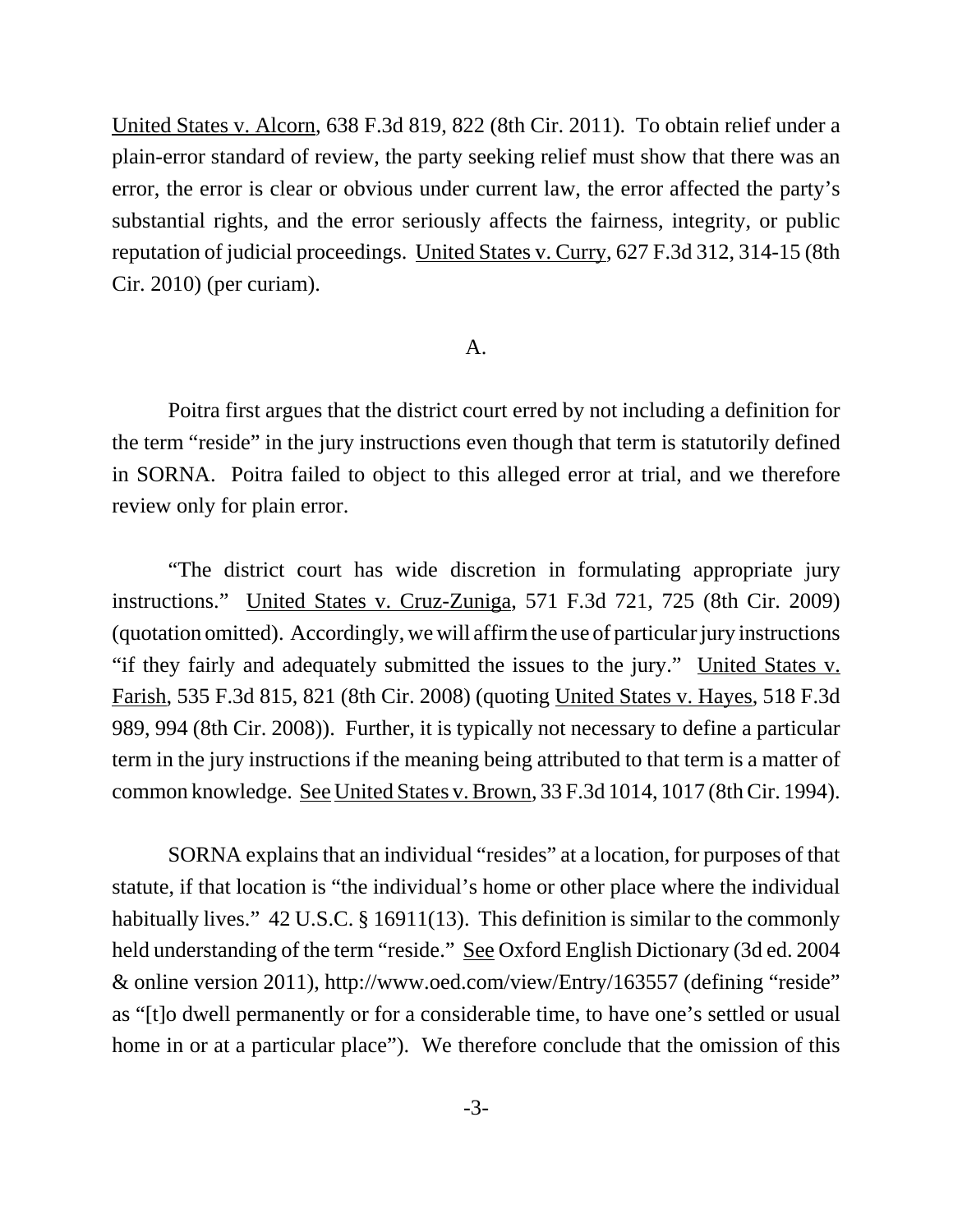definition from the jury instructions was not an error that is clear under current law because it did not prevent the district court from fairly and adequately submitting the issue to the jury. Moreover, Poitra's substantial rights and the fairness, integrity, and public reputation of judicial proceedings remain unaffected.

#### B.

Poitra's next contention—which we review for an abuse of discretion—is that the district court erroneously included elements of North Dakota law in its instruction to the jury regarding the elements of a SORNA violation. In its instruction, the district court stated that an element of the SORNA violation was that "the Defendant knowingly failed to update his sex offender registration at least ten days prior to a change of residence or within three business days after a change of residence." On its face, this instruction appears to adopt portions of both North Dakota law and SORNA. North Dakota law requires a convicted sex offender to update his or her registration "at least ten days before the change [of residence]," N.D. Cent. Code § 12.1-32-15(7), whereas SORNA only requires that a registration be updated "within three business" days after a change of residence," 42 U.S.C. § 16913(c).

Assuming without deciding that the court's instruction was erroneous, the error was harmless. The period within which Poitra was required to update his sex offender registration was not an issue at trial because Poitra did not dispute the Government's claim that he failed to update his registration. Rather, Poitra's defense at trial was that he continued to live at his grandmother's home throughout the relevant period and that he never actually changed his residence to the Dunseith home. Accordingly, Poitra argued that he never violated SORNA's registration requirements because he never changed his residence. Therefore, because this alleged error in the jury instruction did not relate to an issue that was disputed at trial, it did not affect Poitra's substantial rights. See United States v. Manes, 603 F.3d 451, 458-59 (8th Cir. 2010) (concluding that "[t]he failure to instruct the jury on a theory which was never presented to it could not have affected [the defendant's] substantial rights").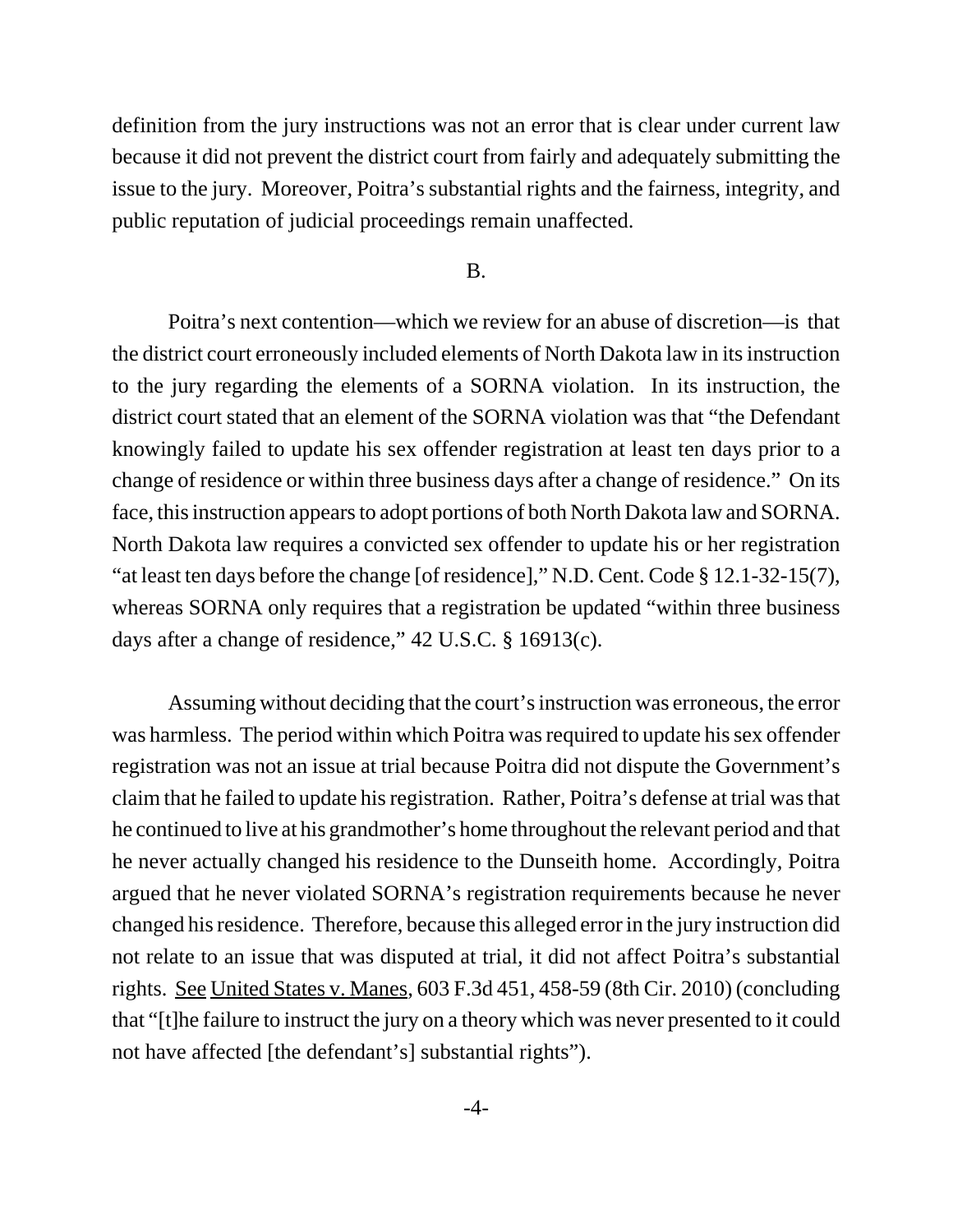Poitra next alleges that the district court committed two sentencing errors when it imposed various conditions of his supervised release. Because Poitra failed to object to either alleged error before the district court, we review each claim only for plain error.

#### A.

Poitra's first allegation of sentencing error is that the district court improperly delegated judicial authority to non-judicial officers with respect to two of the special conditions of his supervised release. Special Condition 3 states that Poitra "shall participate in psychological/psychiatric counseling and/or a sex offender program, which may include inpatient treatment as approved by the probation officer." Special Condition 8 states that Poitra shall also "participate in a program for substance abuse as approved by the supervising probation officer." Because Poitra did not object to the imposition of these conditions at trial, we review his claim for plain error. Curry, 627 F.3d at 314.

We have previously addressed similar arguments on multiple occasions. See, e.g., United States v. Wynn, 553 F.3d 1114, 1120 (8th Cir. 2009); United States v. Smart, 472 F.3d 556, 559-60 (8th Cir. 2006). We will uphold "a district court's limited delegation of authority to a probation officer where the court gives no affirmative indication that it would not retain ultimate authority over all of the conditions of supervised release." Wynn, 553 F.3d at 1120; see also United States v. Fenner, 600 F.3d 1014, 1027 (8th Cir. 2010). The district court made no affirmative indication in this case that it would not retain ultimate authority over Poitra's conditions of supervised release, and we therefore find no plain error in the imposition of Special Conditions 3 and 8.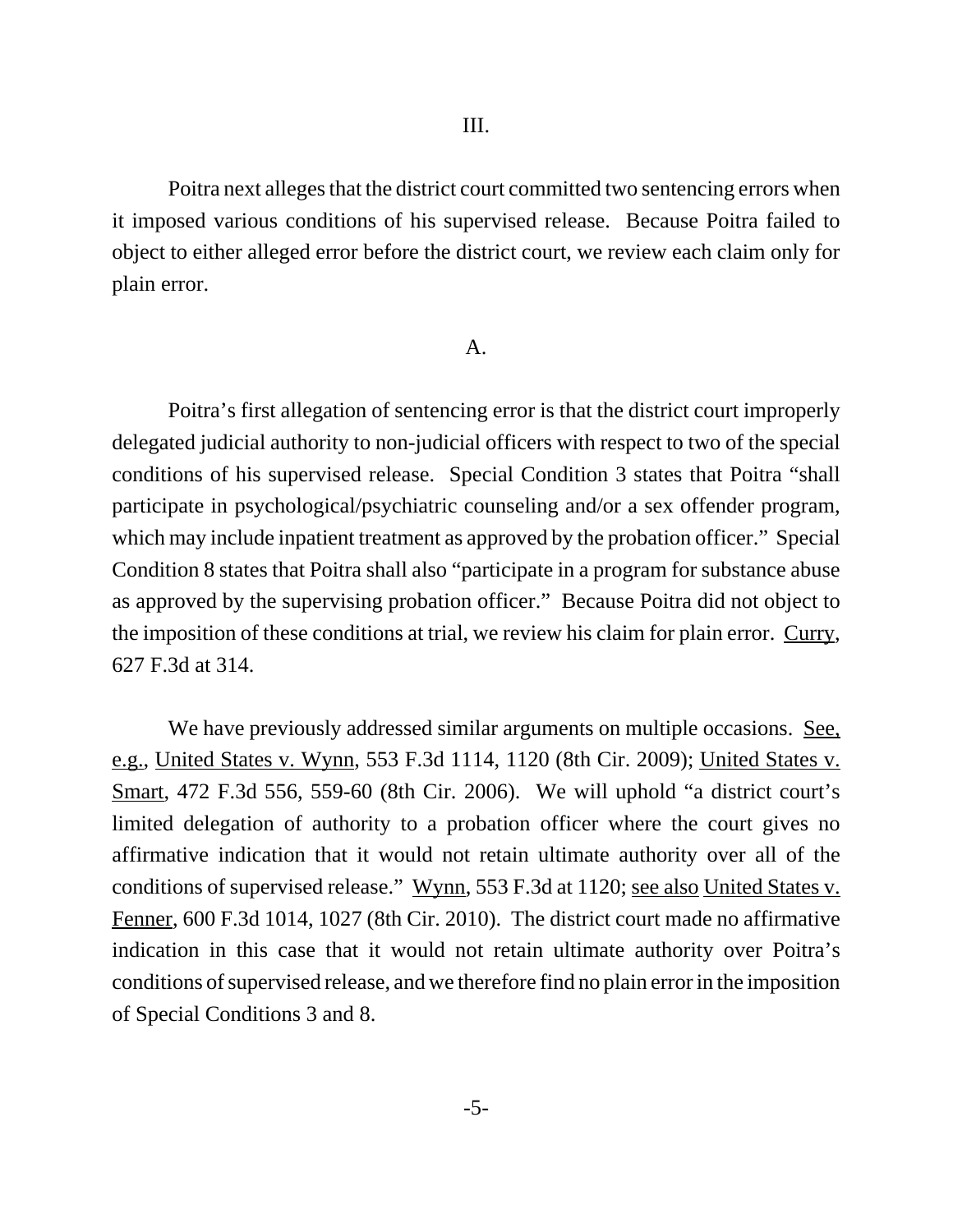Poitra also argues that the district court committed procedural error when it imposed Special Condition 6 without first explaining why the condition was necessary. Special Condition 6 states:

The Defendant shall not possess any materials, including pictures, photographs, books, writings, drawings, computer images, videos, or video games, depicting and/or describing "sexually explicit conduct" as defined at 18 U.S.C. § 2256(2) and 2256(8).

Although a district court is given wide discretion in imposing conditions on a defendant's supervised release, each condition must be "reasonably related to the nature and circumstances of the offense and the history and characteristics of the defendant, deterrence of criminal conduct, protection of the public, and treatment of the defendant's correctional needs." United States v. Mayo, 642 F.3d 628, 631 (8th Cir. 2011) (per curiam). In addition, the imposed conditions must involve "no greater deprivation of liberty than is reasonably necessary." 18 U.S.C. § 3583(d)(2). As a result, when imposing a special condition of supervised release, a "district court must make an individualized inquiry into the facts and circumstances underlying a case and make sufficient findings on the record so as to ensure that the special condition satisfies the statutory requirements." United States v. Wiedower, 634 F.3d 490, 493 (8th Cir. 2011) (internal quotation omitted).

The parties agree that the district court failed to make the necessary individualized findings, and this error was plain under current law from this Court. See, e.g., Curry, 627 F.3d at 315. Nevertheless, we conclude that Poitra is not entitled to relief under plain-error review.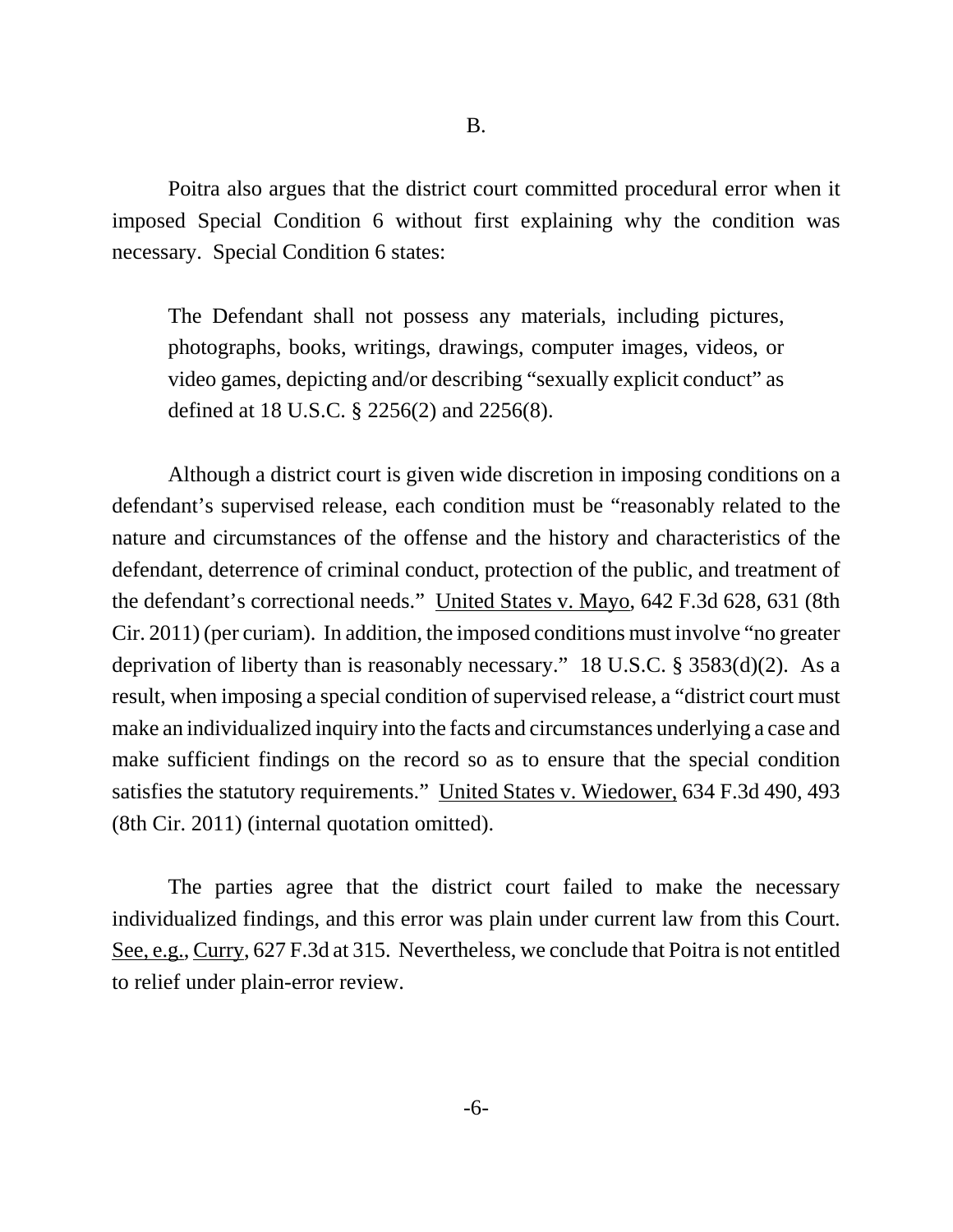Even assuming Poitra could show the error affected his substantial rights, we retain "the *discretion* to remedy the error—discretion which ought to be exercised only if the error 'seriously affects the fairness, integrity or public reputation of judicial proceedings.'" Puckett v. United States, 129 S. Ct. 1423, 1429 (2009) (quoting United States v. Olano, 507 U.S. 725, 736 (1993)); see also United States v. Kent, 531 F.3d 642, 656 (8th Cir. 2008). This final prong of plain-error review is formidable and requires a showing of more than simple prejudice. See United States v. Young, 470 U.S. 1, 15-16 (1985); United States v. Porchay, 533 F.3d 704, 708 (8th Cir. 2008); accord United States v. Robinson, 627 F.3d 941, 956 (4th Cir. 2010) ("Plain error review exists to correct only the most grievous of unnoticed errors."); United States v. Taylor, 54 F.3d 967, 973 (1st Cir. 1995) ("The plain error doctrine concentrates on 'blockbusters' . . . . Under it, appellate courts will notice unpreserved errors only in the most egregious circumstances."). Poitra bears the burden of persuading us to exercise our discretion in this case, United States v. Vonn, 535 U.S. 55, 63 (2002), but he has failed to do so.

The district court's failure to explain the reason for Special Condition 6 is not egregious enough or of such magnitude that, if uncorrected, would seriously affect the fairness, integrity, or public reputation of judicial proceedings. To be sure, requiring individualized findings helps to ensure that each condition of supervised release complies with the statutory requirements that it be both reasonably necessary and reasonably related to the rehabilitative process. See Wiedower, 634 F.3d at 493. Moreover, requiring an explanation of the need for a special condition helps to instill respect for judicial proceedings in both the defendant and the general public, United States v. Lewis, 424 F.3d 239, 247 (2d Cir. 2005), as well as to allow for meaningful appellate review, Gall v. United States, 552 U.S. 38, 50 (2007). However, in light of Poitra's high risk of recidivism and history of sexual offenses, the reasons for the imposition of Special Condition 6 are discernable from the record, and we find that the district court's failure to expressly state those reasons does not entitle Poitra to relief under plain-error review. Cf. United States v. Cotton, 535 U.S. 625, 632-34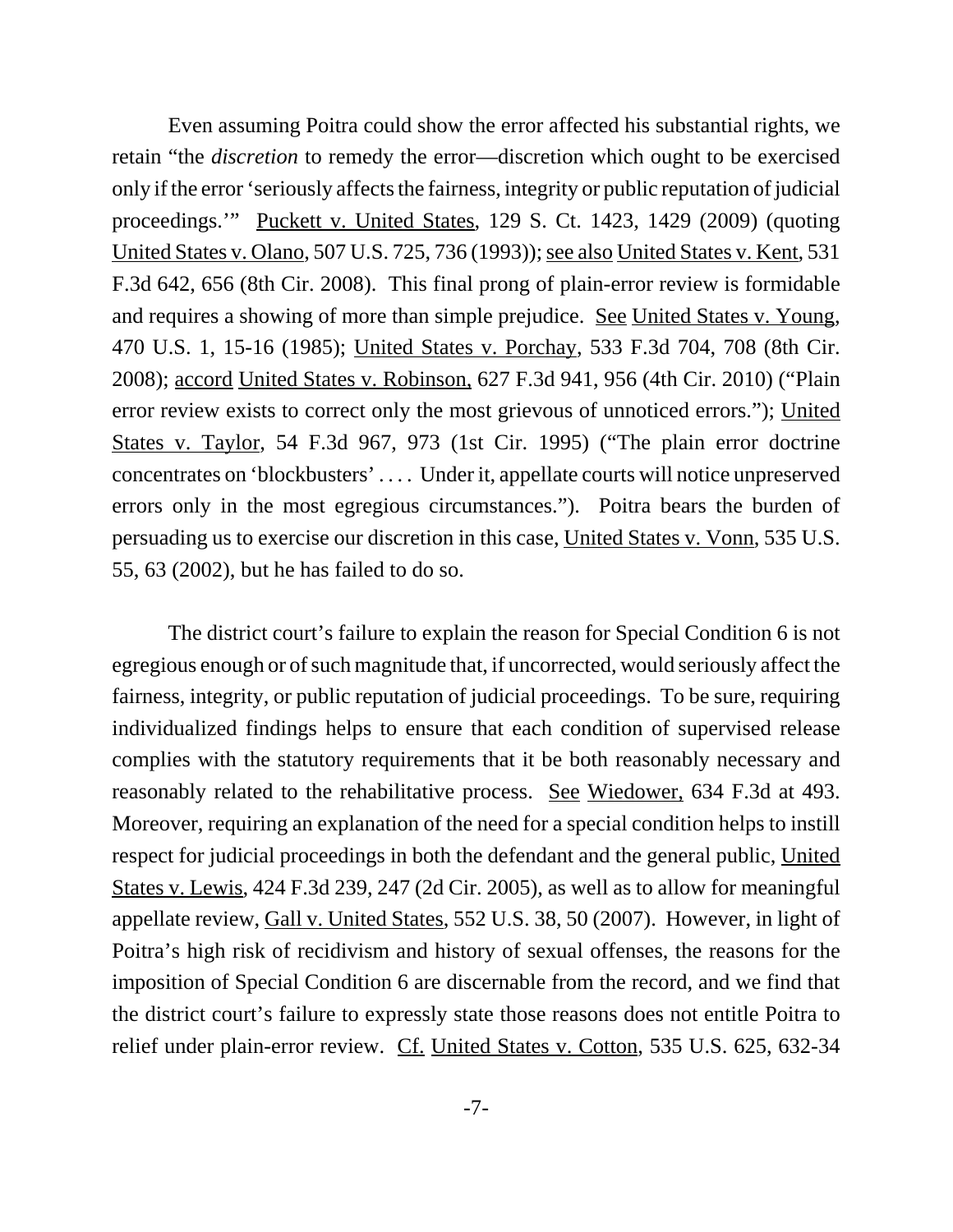(2002) (holding fourth prong of plain error review not met where the government failed to allege a drug quantity in its indictment because the evidence of the drug quantity was "'overwhelming' and 'essentially uncontroverted'").

We recognize that prior panels of this Court have held that similar errors satisfied the fourth prong for relief under plain-error review. See, e.g., Curry, 627 F.3d at 315; United States v. Davis, 452 F.3d 991, 995-96 (8th Cir. 2006). These holdings do not compel a similar conclusion here, however, because "[t]he fourth prong [of plain-error review] is meant to be applied on a case-specific and factintensive basis." Puckett, 129 S. Ct. at 1433. Accordingly, whether an alleged error seriously affects the fairness, integrity, or public reputation of judicial proceedings depends upon the nature and context of the error as well as the facts of the particular case. See Young, 470 U.S. at 16-17. The instant case differs from our prior decisions in two key aspects: Poitra's notable risk for committing sexual offenses in the future and his prior convictions for sexual offenses.

First, Poitra's particular risk of committing future sexual offenses supports the imposition of Special Condition 6. Poitra's presentence investigation report (PSR) included the findings from a psychosexual evaluation that was conducted after Poitra's 2007 conviction for gross sexual imposition.<sup>3</sup> Notably, the report from this evaluation stated that Poitra's "likelihood of reoffending is high, with [Poitra] clearly being at risk for future similar offending behaviors." In light of Poitra's high risk for recidivism, Special Condition 6 is reasonably related and reasonably necessary to Poitra's rehabilitative process.

Second, Poitra's history of sexual offenses, including his conviction for aggravated sexual abuse in the instant case, also supports the imposition of Special

<sup>&</sup>lt;sup>3</sup>Because Poitra failed to object to these statements in the PSR, the district court could assume them to be true and consider them at sentencing. See United States v. Hunter, 505 F.3d 829, 831 (8th Cir. 2007).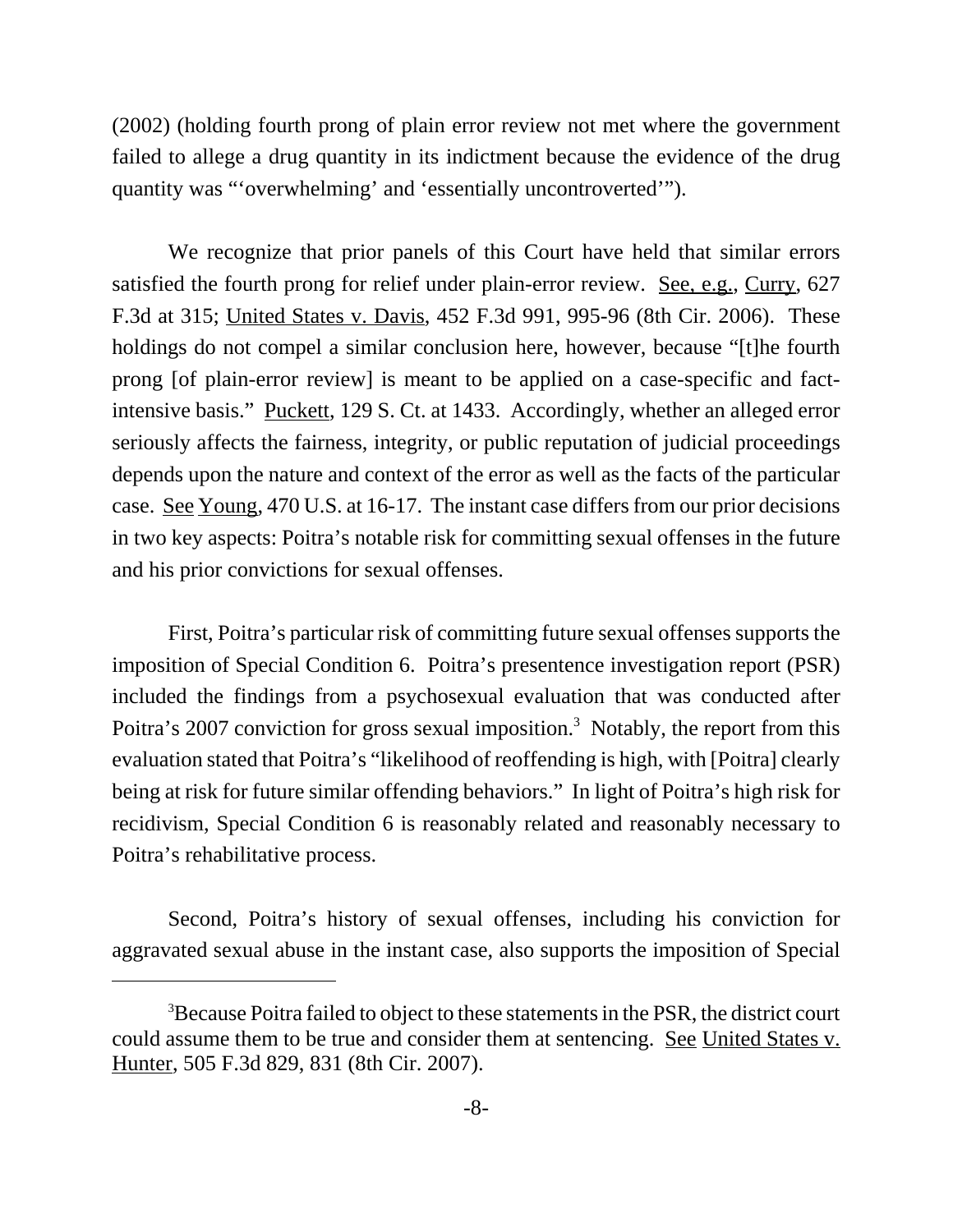Condition 6. We have repeatedly upheld similar conditions that were imposed on a defendant that had been convicted of a sexual offense. See, e.g., Mayo, 642 F.3d at 631-32; United States v. Demers, 634 F.3d 982, 985 (8th Cir. 2011) (per curiam); United States v. Stults, 575 F.3d 834, 854-55 (8th Cir. 2009); United States v. Boston, 494 F.3d 660, 667-68 (8th Cir. 2007); United States v. Ristine, 335 F.3d 692, 694-95 (8th Cir. 2003). Although none of Poitra's past offenses have actually involved the use of pornography, such a direct connection is not necessary. An imposed condition of supervised release need only be *reasonably related* to the section 3553(a) factors. 18 U.S.C. § 3583(d)(1).

Prohibiting Poitra's possession of material that depicts or describes sexually explicit conduct is reasonably related to the "nature and circumstances" of Poitra's prior sexual offenses against minors and to the goal of "protect[ing] the public from further crimes." 18 U.S.C. § 3553(a)(1); see also Demers, 634 F.3d at 985 (concluding that a defendant's "offense and history, including his prior conviction for sexual abuse," made it unlikely that the imposition of a pornography ban without individualized findings affected the defendant's substantial rights). The relationship between child pornography and the sexual abuse of children is well documented. See Ashcroft v. Free Speech Coalition, 535 U.S. 234, 263 (2002) (O'Connor, J., concurring in part and dissenting in part) (explaining that actual and virtual images of child pornography "whet the appetites of child molesters"); S. Rep. No. 104-358, at 2 (finding that child pornography "is often used as part of a method of seducing other children into sexual activity" and that the "use of child pornography can desensitize the viewer to the pathology of sexual abuse or exploitation of children, so that it can become acceptable to and even preferred by the viewer"). Moreover, we have previously upheld prohibitions on the possession of adult pornography even if a defendant's prior sexual offenses have involved children rather than adults.<sup>4</sup> See, e.g.,

<sup>&</sup>lt;sup>4</sup>The special condition imposed in both Wiedower and Boston prohibited the possession of "pornography," United States v. Wiedower, 634 F.3d 490, 496 (8th Cir. 2011); United States v. Boston, 494 F.3d 660, 667-68 (8th Cir. 2007), whereas the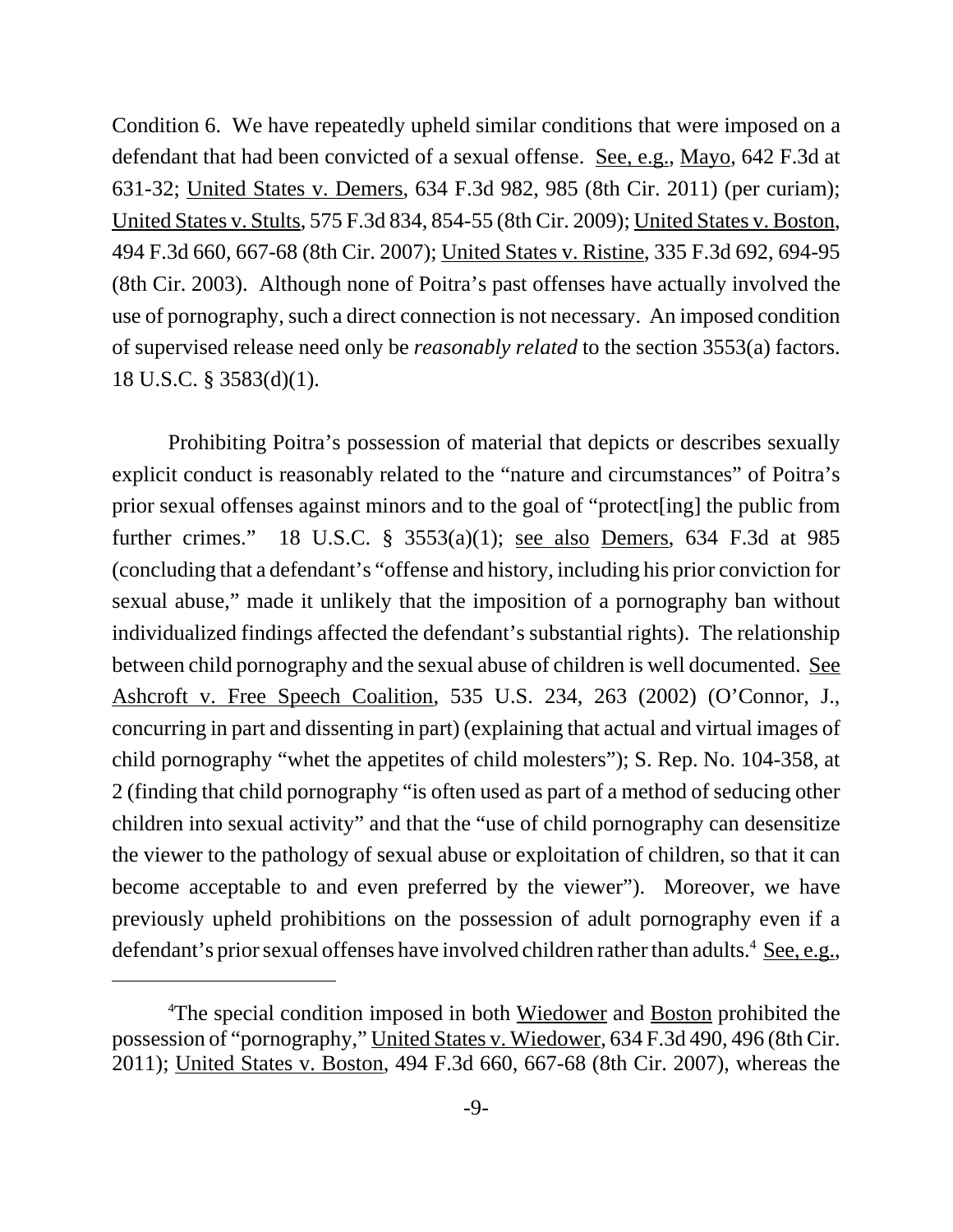United States v. Wiedower, 634 F.3d 490, 497 (8th Cir. 2011); United States v. Boston, 494 F.3d 660, 668 (8th Cir. 2007). We reached these conclusions because preventing a defendant—who has a demonstrated sexual interest in children—from possessing all sexually explicit material is reasonably related to preventing the defendant from committing sexual offenses in the future. See Wiedower, 634 F.3d at 497 (upholding a prohibition on the possession of adult pornography where defendant displayed only an affinity for child pornography because the condition helped reduce the "chance he will relapse into this dark world"); Boston, 494 F.3d 668 (concluding that a condition against accessing "any form of pornography, sexually stimulating or sexually oriented material" was not overly broad in light of the defendant's history of sexual offenses against children and the need to deter his conduct in the future). Here, Poitra has not only demonstrated a sexual interest in children, but he has actually gone so far as to sexually abuse them. See United States v. Johnson, 446 F.3d 272, 283 (2d Cir. 2006) (explaining the increased importance of needing to prevent future behavior of a defendant that has previously gone beyond mere access to child pornography and has actually sexually abused children). Therefore, preventing Poitra's possession of all material that depicts sexually explicit conduct is reasonably related to help ensure that Poitra does not commit a similar act in the future.

special condition at issue here prohibits only the possession of material that describes or depicts "sexually explicit conduct" as defined at 18 U.S.C. § 2256(2) and 2256(8). Although precisely defining "pornography" is difficult, see United States v. Simons, 614 F.3d 475, 484 n.4 (8th Cir. 2010), we note that the special condition at issue here is arguably more narrow than a blanket prohibition on all forms of "pornography," compare United States v. Loy, 237 F.3d 251, 266-67 (3d Cir. 2001) (holding that a ban on the possession of pornography could apply to "any art form that employs nudity," including medical textbooks), with United States v. Wallenfang, 568 F.3d 649, 656-58 (8th Cir. 2009) (clarifying that material depicting "sexually explicit conduct," as defined by section 2256, does not include material containing mere nudity alone, but only material that is "sexual in nature" (quotation omitted)).